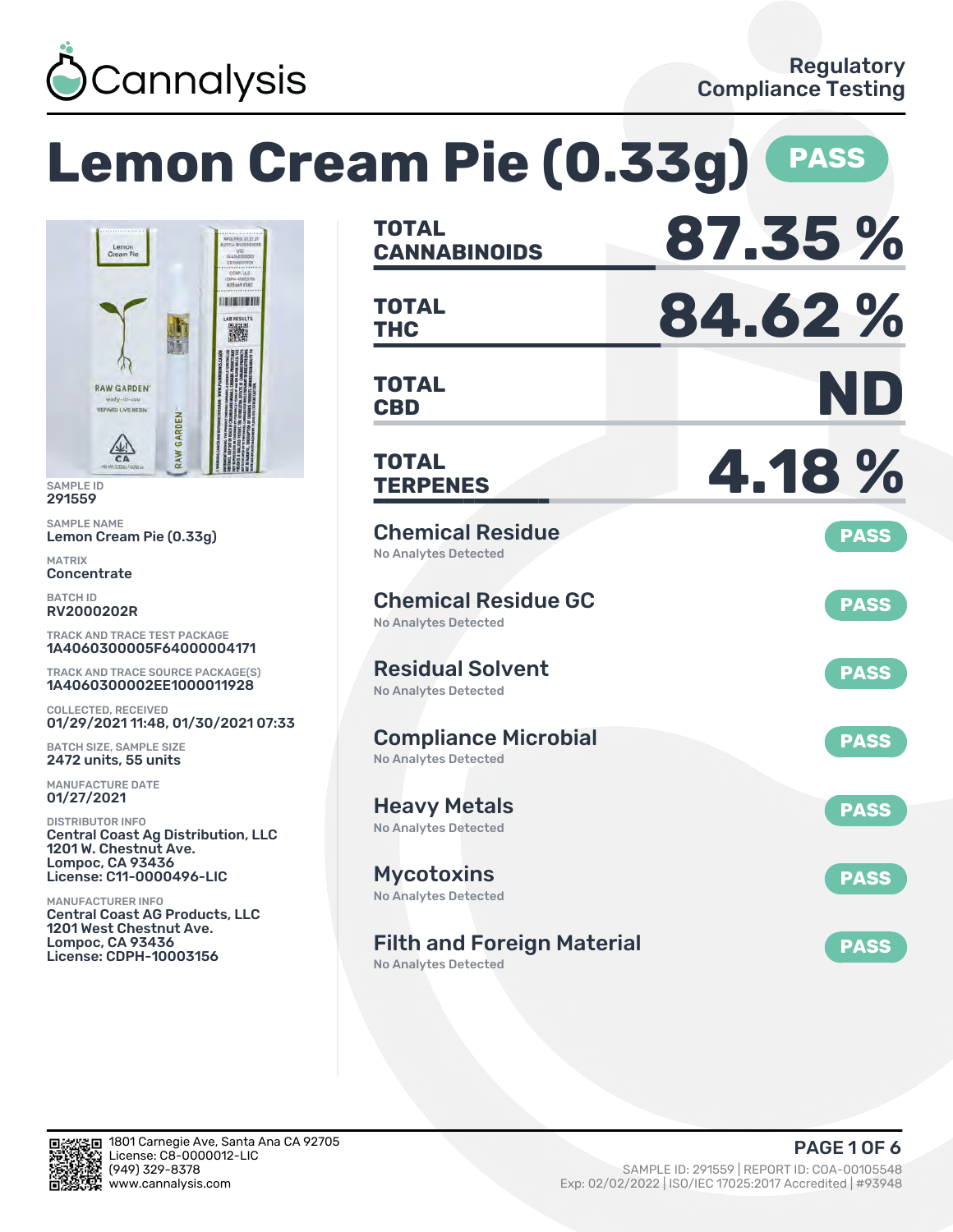

# CANNABINOID ANALYSIS

Total THC,CBD value(s) have been decarboxylated.

| TOTAL THC:          | 846.2 mg/g (84.62 %), 279.25 mg per package |
|---------------------|---------------------------------------------|
| TOTAL CBD:          | ND                                          |
| TOTAL CANNABINOIDS: | 873.5 mg/g (87.35 %)                        |

UNIT OF MEASUREMENT: Milligrams per Gram(mg/g)

| <b>ANALYTE</b>         | <b>RESULT</b>        | LOD    | <b>LLOO</b> | <b>ANALYTE</b>   | <b>RESULT</b>        | LOD    | LL <sub>00</sub> |
|------------------------|----------------------|--------|-------------|------------------|----------------------|--------|------------------|
| THCa                   | ND                   | 0.2000 | 0.4000      | CBD <sub>v</sub> | ND.                  | 0.2000 | 0.4000           |
| D9THC                  | 846.2 mg/g (84.62 %) | 0.2000 | 0.4000      | CBGa             | <b>ND</b>            | 0.2000 | 0.4000           |
| D8THC                  | ND                   | 0.2000 | 0.4000      | <b>CBG</b>       | 27.32 mg/g (2.732 %) | 0.2000 | 0.4000           |
| <b>THC<sub>v</sub></b> | ND                   | 0.2000 | 0.4000      | <b>CBN</b>       | ND                   | 0.2000 | 0.4000           |
| CBDa                   | <b>ND</b>            | 0.2000 | 0.4000      | CBC              | <b>ND</b>            | 0.2000 | 0.4000           |
| CBD                    | ND                   | 0.2000 | 0.4000      |                  |                      |        |                  |
|                        |                      |        |             |                  |                      |        |                  |

#### ADDITIONAL INFORMATION

| Method:              | SOP-TECH-001 | Sample Prepped: 01/30/2021 12:01  | Sample Approved: 02/01/2021 16:13  |  |
|----------------------|--------------|-----------------------------------|------------------------------------|--|
| Instrument: UPLC-DAD |              | Sample Analyzed: 01/30/2021 12:53 | Prep-Analytical Batch: 26128-20537 |  |



## TERPENE ANALYSIS

UNIT OF MEASUREMENT: Milligrams per Gram(mg/g)

| TUTAL TERPENES: |  |
|-----------------|--|
|                 |  |

TOTAL TERPENES: 41.85 mg/g (4.185 %)

| <b>ANALYTE</b>  | <b>RESULT</b>                                                                                                                                          | <b>LOD</b> | <b>LLOQ</b> | <b>ANALYTE</b>          | <b>RESULT</b>                                       | <b>LOD</b> | <b>LLOQ</b> |
|-----------------|--------------------------------------------------------------------------------------------------------------------------------------------------------|------------|-------------|-------------------------|-----------------------------------------------------|------------|-------------|
| 3-Carene        | <b>ND</b>                                                                                                                                              | 1.000      | 2.500       | Alpha bisabolol         | <ll0q< td=""><td>0.1000</td><td>0.5000</td></ll0q<> | 0.1000     | 0.5000      |
| Alpha cedrene   | ND.                                                                                                                                                    | 1.000      | 2.500       | Alpha humulene          | <lloq< td=""><td>0.5000</td><td>1.000</td></lloq<>  | 0.5000     | 1.000       |
| Alpha pinene    | 1.253 mg/g $(0.1253\%)$                                                                                                                                | 0.1000     | 1.000       | Alpha terpinene         | <b>ND</b>                                           | 0.5000     | 1.000       |
| Alpha terpineol | <lloq< td=""><td>0.3260</td><td>0.6520</td><td>Beta caryophyllene</td><td>3.976 mg/g <math>(0.3976\%)</math></td><td>0.5000</td><td>1.000</td></lloq<> | 0.3260     | 0.6520      | Beta caryophyllene      | 3.976 mg/g $(0.3976\%)$                             | 0.5000     | 1.000       |
| Beta myrcene    | 16.40 mg/g (1.640 %)                                                                                                                                   | 0.5000     | 1.000       | Beta pinene             | 1.898 mg/g $(0.1898%)$                              | 0.6070     | 1.214       |
| Borneol         | <b>ND</b>                                                                                                                                              | 1.000      | 2.500       | Camphene                | <b>ND</b>                                           | 0.5000     | 1.000       |
| Camphor         | <b>ND</b>                                                                                                                                              | 0.1000     | 0.5000      | Caryophyllene oxide ND  |                                                     | 0.5000     | 2.500       |
| Cedrol          | <b>ND</b>                                                                                                                                              | 0.5000     | 1.000       | Cis nerolidol           | <b>ND</b>                                           | 2.500      | 5.000       |
| Eucalyptol      | <b>ND</b>                                                                                                                                              | 0.1000     | 0.5000      | Fenchol                 | <lloq< td=""><td>0.5000</td><td>1.000</td></lloq<>  | 0.5000     | 1.000       |
| Fenchone        | <lloq< td=""><td>0.1000</td><td>0.5000</td><td>Gamma terpinene</td><td><b>ND</b></td><td>0.1000</td><td>0.5000</td></lloq<>                            | 0.1000     | 0.5000      | Gamma terpinene         | <b>ND</b>                                           | 0.1000     | 0.5000      |
| Gamma terpineol | ND.                                                                                                                                                    | 0.2090     | 0.5230      | Geranyl acetate         | <b>ND</b>                                           | 0.1000     | 0.5000      |
| Guaiol          | <b>ND</b>                                                                                                                                              | 2.500      | 5.000       | Isoborneol              | <b>ND</b>                                           | 0.5000     | 1.000       |
| Isopulegol      | <b>ND</b>                                                                                                                                              | 2.500      | 5.000       | Limonene                | 12.52 mg/g (1.252 %)                                | 0.5000     | 2.500       |
| Linalool        | 2.342 mg/g (0.2342 %)                                                                                                                                  | 0.5000     | 1.000       | Menthol                 | <b>ND</b>                                           | 1.000      | 2.500       |
| Ocimene 1       | <b>ND</b>                                                                                                                                              | 0.1550     | 0.3100      | Ocimene 2               | $<$ LLOO                                            | 0.3450     | 1.725       |
| P-cymene        | <b>ND</b>                                                                                                                                              | 0.5230     | 1.045       | P-mentha-1,5-diene ND   |                                                     | 0.5000     | 1.000       |
| Pulegone        | <b>ND</b>                                                                                                                                              | 0.1000     | 0.5000      | Sabinene                | <b>ND</b>                                           | 0.5000     | 1.000       |
| Terpinolene     | 3.450 mg/g (0.3450 %)                                                                                                                                  | 0.1000     | 0.5000      | Trans beta farnesene ND |                                                     | 2.500      | 5.000       |
| Trans nerolidol | <b>ND</b>                                                                                                                                              | 0.5000     | 2.500       | Valencene               | <b>ND</b>                                           | 0.5000     | 1.000       |

| ANALYTF                 | <b>RESULT</b>                                       | LOD    | LLOO   |
|-------------------------|-----------------------------------------------------|--------|--------|
| Alpha bisabolol         | <lloq< td=""><td>0.1000</td><td>0.5000</td></lloq<> | 0.1000 | 0.5000 |
| Alpha humulene          | <lloq< td=""><td>0.5000</td><td>1.000</td></lloq<>  | 0.5000 | 1.000  |
| Alpha terpinene         | <b>ND</b>                                           | 0.5000 | 1.000  |
| Beta caryophyllene      | 3.976 mg/g (0.3976 %)                               | 0.5000 | 1.000  |
| Beta pinene             | 1.898 mg/g (0.1898 %)                               | 0.6070 | 1.214  |
| Camphene                | <b>ND</b>                                           | 0.5000 | 1.000  |
| Caryophyllene oxide     | <b>ND</b>                                           | 0.5000 | 2.500  |
| Cis nerolidol           | <b>ND</b>                                           | 2.500  | 5.000  |
| Fenchol                 | <lloo< td=""><td>0.5000</td><td>1.000</td></lloo<>  | 0.5000 | 1.000  |
| Gamma terpinene         | <b>ND</b>                                           | 0.1000 | 0.5000 |
| Geranyl acetate         | <b>ND</b>                                           | 0.1000 | 0.5000 |
| Isoborneol              | <b>ND</b>                                           | 0.5000 | 1.000  |
| Limonene                | 12.52 mg/g (1.252 %)                                | 0.5000 | 2.500  |
| Menthol                 | <b>ND</b>                                           | 1.000  | 2.500  |
| Ocimene <sub>2</sub>    | <lloo< td=""><td>0.3450</td><td>1.725</td></lloo<>  | 0.3450 | 1.725  |
| P-mentha-1,5-diene ND   |                                                     | 0.5000 | 1.000  |
| Sabinene                | ND.                                                 | 0.5000 | 1.000  |
| Trans beta farnesene ND |                                                     | 2.500  | 5.000  |
| Valencene               | ND                                                  | 0.5000 | 1.000  |
|                         |                                                     |        |        |

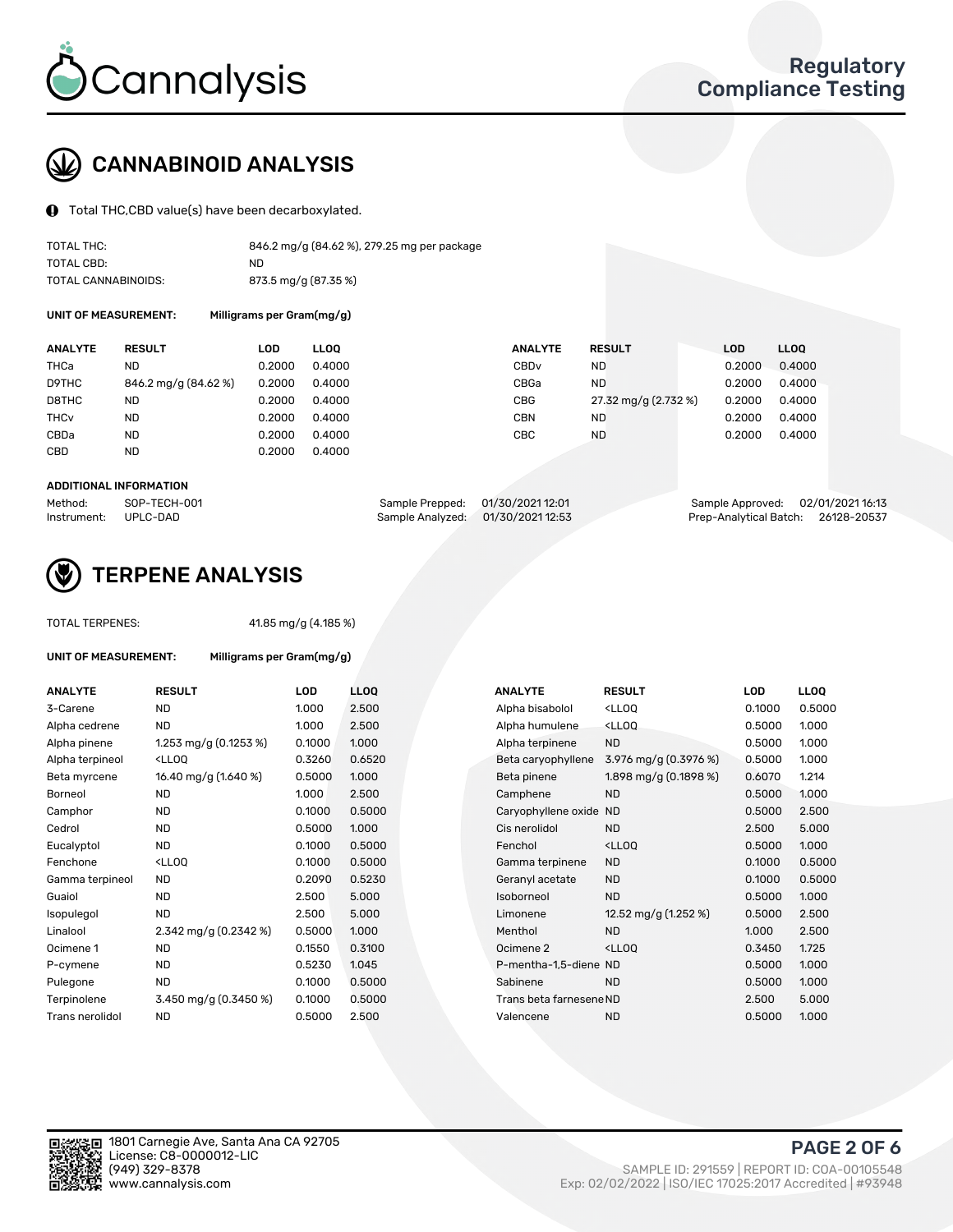

## Regulatory Compliance Testing

#### ADDITIONAL INFORMATION

Method: SOP-TECH-027 Sample Prepped: 01/30/2021 15:04 Sample Approved: 02/02/2021 15:13 Prep-Analytical Batch: 26140-20543



CHEMICAL RESIDUE ANALYSIS PASS

UNIT OF MEASUREMENT: Micrograms per Gram(ug/g)

| <b>ANALYTE</b>    | <b>RESULT</b> | LOD    | LL <sub>OO</sub> | <b>ACTION LEVEL</b> |      | <b>ANALYTE</b>      | <b>RESULT</b> | LOD    | <b>LLOQ</b> | <b>ACTION LEVEL</b> |      |
|-------------------|---------------|--------|------------------|---------------------|------|---------------------|---------------|--------|-------------|---------------------|------|
| Abamectin         | <b>ND</b>     | 0.0200 | 0.0400           | 0.1000              | Pass | Acephate            | <b>ND</b>     | 0.0200 | 0.0400      | 0.1000              | Pass |
| Acequinocyl       | <b>ND</b>     | 0.0200 | 0.0400           | 0.1000              | Pass | Acetamiprid         | <b>ND</b>     | 0.0200 | 0.0400      | 0.1000              | Pass |
| Aldicarb          | <b>ND</b>     | 0.0200 | 0.0400           | 0.0                 | Pass | Azoxystrobin        | <b>ND</b>     | 0.0200 | 0.0400      | 0.1000              | Pass |
| Bifenazate        | <b>ND</b>     | 0.0200 | 0.0400           | 0.1000              | Pass | <b>Bifenthrin</b>   | <b>ND</b>     | 0.0200 | 0.0400      | 3.000               | Pass |
| <b>Boscalid</b>   | <b>ND</b>     | 0.0200 | 0.0400           | 0.1000              | Pass | Carbaryl            | <b>ND</b>     | 0.0200 | 0.0400      | 0.5000              | Pass |
| Carbofuran        | <b>ND</b>     | 0.0200 | 0.0400           | 0.0                 | Pass | Chlorantraniliprole | <b>ND</b>     | 0.0200 | 0.0400      | 10.00               | Pass |
| Clofentezine      | <b>ND</b>     | 0.0200 | 0.0400           | 0.1000              | Pass | Coumaphos           | <b>ND</b>     | 0.0200 | 0.0400      | 0.0                 | Pass |
| Cyfluthrin        | <b>ND</b>     | 0.4000 | 1.000            | 2.000               | Pass | Cypermethrin        | <b>ND</b>     | 0.4000 | 1.000       | 1.000               | Pass |
| Daminozide        | <b>ND</b>     | 0.0200 | 0.0400           | 0.0                 | Pass | Diazinon            | <b>ND</b>     | 0.0200 | 0.0400      | 0.1000              | Pass |
| <b>Dichlorvos</b> | <b>ND</b>     | 0.0200 | 0.0400           | 0.0                 | Pass | Dimethoate          | <b>ND</b>     | 0.0200 | 0.0400      | 0.0                 | Pass |
| Dimethomorph      | <b>ND</b>     | 0.0200 | 0.0400           | 2.000               | Pass | <b>Ethoprophos</b>  | <b>ND</b>     | 0.0200 | 0.0400      | 0.0                 | Pass |
| Etofenprox        | <b>ND</b>     | 0.0200 | 0.0400           | 0.0                 | Pass | Etoxazole           | <b>ND</b>     | 0.0200 | 0.0400      | 0.1000              | Pass |
| Fenhexamid        | <b>ND</b>     | 0.0200 | 0.0400           | 0.1000              | Pass | Fenoxycarb          | <b>ND</b>     | 0.0200 | 0.0400      | 0.0                 | Pass |
| Fenpyroximate     | <b>ND</b>     | 0.0200 | 0.0400           | 0.1000              | Pass | Fipronil            | <b>ND</b>     | 0.0400 | 0.1000      | 0.0                 | Pass |
| Flonicamid        | <b>ND</b>     | 0.0200 | 0.0400           | 0.1000              | Pass | Fludioxonil         | <b>ND</b>     | 0.0200 | 0.0400      | 0.1000              | Pass |
| Hexythiazox       | <b>ND</b>     | 0.0200 | 0.0400           | 0.1000              | Pass | Imazalil            | <b>ND</b>     | 0.0200 | 0.0400      | 0.0                 | Pass |
| Imidacloprid      | <b>ND</b>     | 0.0200 | 0.0400           | 5.000               | Pass | Kresoxim methyl     | <b>ND</b>     | 0.0200 | 0.0400      | 0.1000              | Pass |
| Malathion         | <b>ND</b>     | 0.0200 | 0.0400           | 0.5000              | Pass | Metalaxyl           | <b>ND</b>     | 0.0200 | 0.0400      | 2.000               | Pass |
| Methiocarb        | <b>ND</b>     | 0.0200 | 0.0400           | 0.0                 | Pass | Methomyl            | <b>ND</b>     | 0.0200 | 0.0400      | 1.000               | Pass |
| Mevinphos         | <b>ND</b>     | 0.0200 | 0.0400           | 0.0                 | Pass | Myclobutanil        | <b>ND</b>     | 0.0200 | 0.0400      | 0.1000              | Pass |
| Naled             | <b>ND</b>     | 0.0200 | 0.0400           | 0.1000              | Pass | Oxamyl              | <b>ND</b>     | 0.0200 | 0.0400      | 0.5000              | Pass |
| Paclobutrazol     | <b>ND</b>     | 0.0200 | 0.0400           | 0.0                 | Pass | Permethrins         | <b>ND</b>     | 0.0400 | 0.1000      | 0.5000              | Pass |
| Phosmet           | <b>ND</b>     | 0.0200 | 0.0400           | 0.1000              | Pass | Piperonyl butoxide  | <b>ND</b>     | 0.0200 | 0.0400      | 3.000               | Pass |
| Prallethrin       | <b>ND</b>     | 0.0200 | 0.0400           | 0.1000              | Pass | Propiconazole       | <b>ND</b>     | 0.0200 | 0.0400      | 0.1000              | Pass |
| Propoxur          | <b>ND</b>     | 0.0200 | 0.0400           | 0.0                 | Pass | Pyrethrins          | <b>ND</b>     | 0.0200 | 0.0400      | 0.5000              | Pass |
| Pyridaben         | <b>ND</b>     | 0.0200 | 0.0400           | 0.1000              | Pass | Spinetoram          | <b>ND</b>     | 0.0200 | 0.0400      | 0.1000              | Pass |
| Spinosad          | <b>ND</b>     | 0.0300 | 0.0700           | 0.1000              | Pass | Spiromesifen        | <b>ND</b>     | 0.0200 | 0.0400      | 0.1000              | Pass |
| Spirotetramat     | <b>ND</b>     | 0.0200 | 0.0400           | 0.1000              | Pass | Spiroxamine         | <b>ND</b>     | 0.0200 | 0.0400      | 0.0                 | Pass |
| Tebuconazole      | <b>ND</b>     | 0.0200 | 0.0400           | 0.1000              | Pass | Thiacloprid         | <b>ND</b>     | 0.0200 | 0.0400      | 0.0                 | Pass |
| Thiamethoxam      | <b>ND</b>     | 0.0200 | 0.0400           | 5.000               | Pass | Trifloxystrobin     | <b>ND</b>     | 0.0200 | 0.0400      | 0.1000              | Pass |

### ADDITIONAL INFORMATION

Method: SOP-TECH-002 Sample Prepped: 01/30/2021 11:37 Sample Approved: 02/01/2021 15:27<br>Instrument: LC-MS/MS Sample Analyzed: 01/30/2021 12:09 Prep-Analytical Batch: 26132-20532 Prep-Analytical Batch: 26132-20532

PAGE 3 OF 6

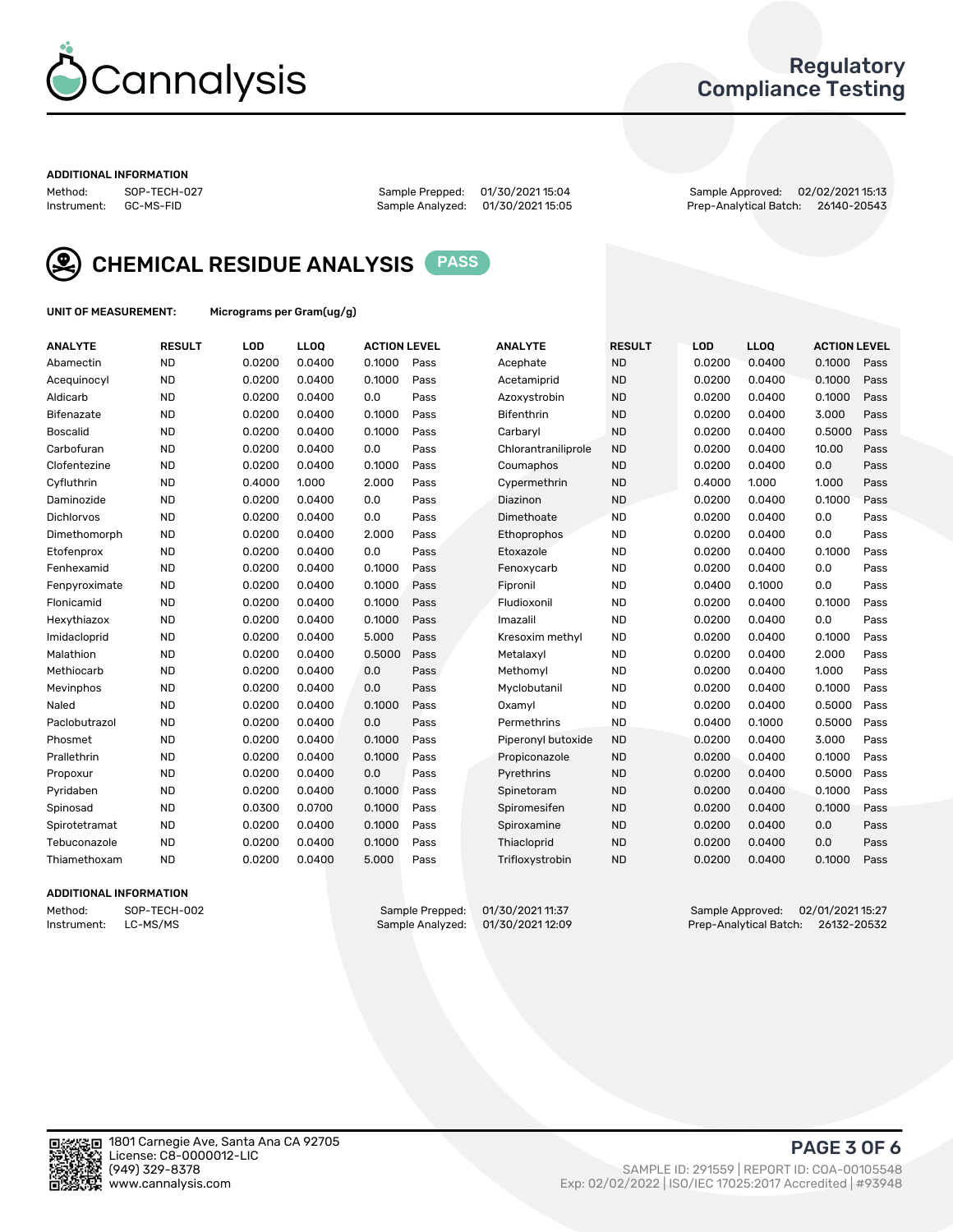

## CHEMICAL RESIDUE GC ANALYSIS PASS

| UNIT OF MEASUREMENT:   |               | Micrograms per Gram(ug/g) |             |                     |                 |                  |               |                  |             |                     |      |
|------------------------|---------------|---------------------------|-------------|---------------------|-----------------|------------------|---------------|------------------|-------------|---------------------|------|
| <b>ANALYTE</b>         | <b>RESULT</b> | LOD                       | <b>LLOO</b> | <b>ACTION LEVEL</b> |                 | <b>ANALYTE</b>   | <b>RESULT</b> | LOD              | <b>LLOO</b> | <b>ACTION LEVEL</b> |      |
| Captan                 | <b>ND</b>     | 0.1000                    | 0.2000      | 0.7000              | Pass            | Chlordane        | <b>ND</b>     | 0.0109           | 0.0136      | 0.0                 | Pass |
| Methyl parathion       | <b>ND</b>     | 0.0400                    | 0.1000      | 0.0                 | Pass            | <b>PCNB</b>      | <b>ND</b>     | 0.0200           | 0.0400      | 0.1000              | Pass |
| Chlorfenapyr           | <b>ND</b>     | 0.0800                    | 0.1000      | 0.0                 | Pass            | Chlorpyrifos     | <b>ND</b>     | 0.0800           | 0.1000      | 0.0                 | Pass |
| ADDITIONAL INFORMATION |               |                           |             |                     |                 |                  |               |                  |             |                     |      |
| Method <sup>.</sup>    | SOP-TECH-010  |                           |             |                     | Sample Prenned: | 01/30/2021 11:37 |               | Sample Approved: |             | 02/02/202110.22     |      |

ample Approved: 02/02/2021 10:22 Instrument: GC-MS/MS Sample Analyzed: 01/30/2021 12:10 Prep-Analytical Batch: 26133-20534

# RESIDUAL SOLVENT ANALYSIS PASS

UNIT OF MEASUREMENT: Micrograms per Gram(ug/g)

| <b>ANALYTE</b>       | <b>RESULT</b> | <b>LOD</b> | <b>LLOO</b> | <b>ACTION LEVEL</b> |      | <b>ANALYTE</b>           | <b>RESULT</b> | <b>LOD</b> | <b>LLOO</b> | <b>ACTION LEVEL</b> |      |
|----------------------|---------------|------------|-------------|---------------------|------|--------------------------|---------------|------------|-------------|---------------------|------|
| Acetone              | <b>ND</b>     | 5.000      | 250.0       | 5000                | Pass | Acetonitrile             | <b>ND</b>     | 5.000      | 50.00       | 410.0               | Pass |
| Benzene              | <b>ND</b>     | 0.5000     | 1.000       | 1.000               | Pass | <b>Butane</b>            | <b>ND</b>     | 76.80      | 96.00       | 5000                | Pass |
| Chloroform           | <b>ND</b>     | 0.5000     | 1.000       | 1.000               | Pass | Ethanol                  | <b>ND</b>     | 10.00      | 50.00       | 5000                | Pass |
| <b>Ethyl Acetate</b> | <b>ND</b>     | 5.000      | 50.00       | 5000                | Pass | <b>Ethyl Ether</b>       | <b>ND</b>     | 25.00      | 50.00       | 5000                | Pass |
| Ethylene oxide       | <b>ND</b>     | 0.5000     | 1.000       | 1.000               | Pass | Heptane                  | <b>ND</b>     | 1.000      | 5.000       | 5000                | Pass |
| Hexane               | <b>ND</b>     | 0.5000     | 5.000       | 290.0               | Pass | <b>Isopropyl Alcohol</b> | <b>ND</b>     | 5.000      | 50.00       | 5000                | Pass |
| Methanol             | <b>ND</b>     | 10.00      | 50.00       | 3000                | Pass | Methylene chloride       | <b>ND</b>     | 0.5000     | 1.000       | 1.000               | Pass |
| Pentane              | <b>ND</b>     | 1.000      | 50.00       | 5000                | Pass | Propane                  | <b>ND</b>     | 16.00      | 20.00       | 5000                | Pass |
| Toluene              | <b>ND</b>     | 0.5000     | 1.000       | 890.0               | Pass | Xylenes                  | <b>ND</b>     | 6.000      | 100.0       | 2170                | Pass |
| Trichloroethylene    | <b>ND</b>     | 0.2500     | 1.000       | 1.000               | Pass | 1.2-Dichloroethane       | <b>ND</b>     | 0.5000     | 1.000       | 1.000               | Pass |
|                      |               |            |             |                     |      |                          |               |            |             |                     |      |

### ADDITIONAL INFORMATION

Method: SOP-TECH-021 Sample Prepped: 01/30/2021 16:15 Sample Approved: 02/01/2021 13:20<br>Sample Analyzed: 01/30/2021 16:23 Prep-Analytical Batch: 26141-20544 Prep-Analytical Batch: 26141-20544



UNIT OF MEASUREMENT: Cycle Threshold (Ct)

| <b>ANALYTE</b>         | <b>RESULT</b>                   | LOD   | <b>LLOO</b> | <b>ACTION LEVEL</b>         |               | <b>ANALYTE</b> | <b>RESULT</b> | <b>LOD</b> | <b>LLOO</b>   |     | <b>ACTION LEVEL</b> |
|------------------------|---------------------------------|-------|-------------|-----------------------------|---------------|----------------|---------------|------------|---------------|-----|---------------------|
| A.fumigatus            | <b>ND</b>                       | 33.00 | 0.0         | 0.0                         | Pass          | A. flavus      | <b>ND</b>     | 33.00      | 0.0           | 0.0 | Pass                |
| A. niger               | <b>ND</b>                       | 33.00 | 0.0         | 0.0                         | Pass          | A. terreus     | <b>ND</b>     | 33.00      | 0.0           | 0.0 | Pass                |
| <b>STEC</b>            | <b>ND</b>                       | 33.00 | 0.0         | 0.0                         | Pass          | Salmonella spp | <b>ND</b>     | 33.00      | 0.0           | 0.0 | Pass                |
| ADDITIONAL INFORMATION |                                 |       |             |                             |               |                |               |            |               |     |                     |
| .                      | $0.005$ TEQUI 04/ 00D TEQUI 000 |       |             | $\sim$ $\sim$ $\sim$ $\sim$ | 0010100010101 |                |               |            | 00/0100004440 |     |                     |

Method: SOP-TECH-016, SOP-TECH-022 Sample Prepped: 02/01/2021 06:06 Sample Approved: 02/01/2021 11:19 Instrument: qPCR Sample Analyzed: 02/01/2021 06:15 Prep-Analytical Batch: 26130-20545

PAGE 4 OF 6

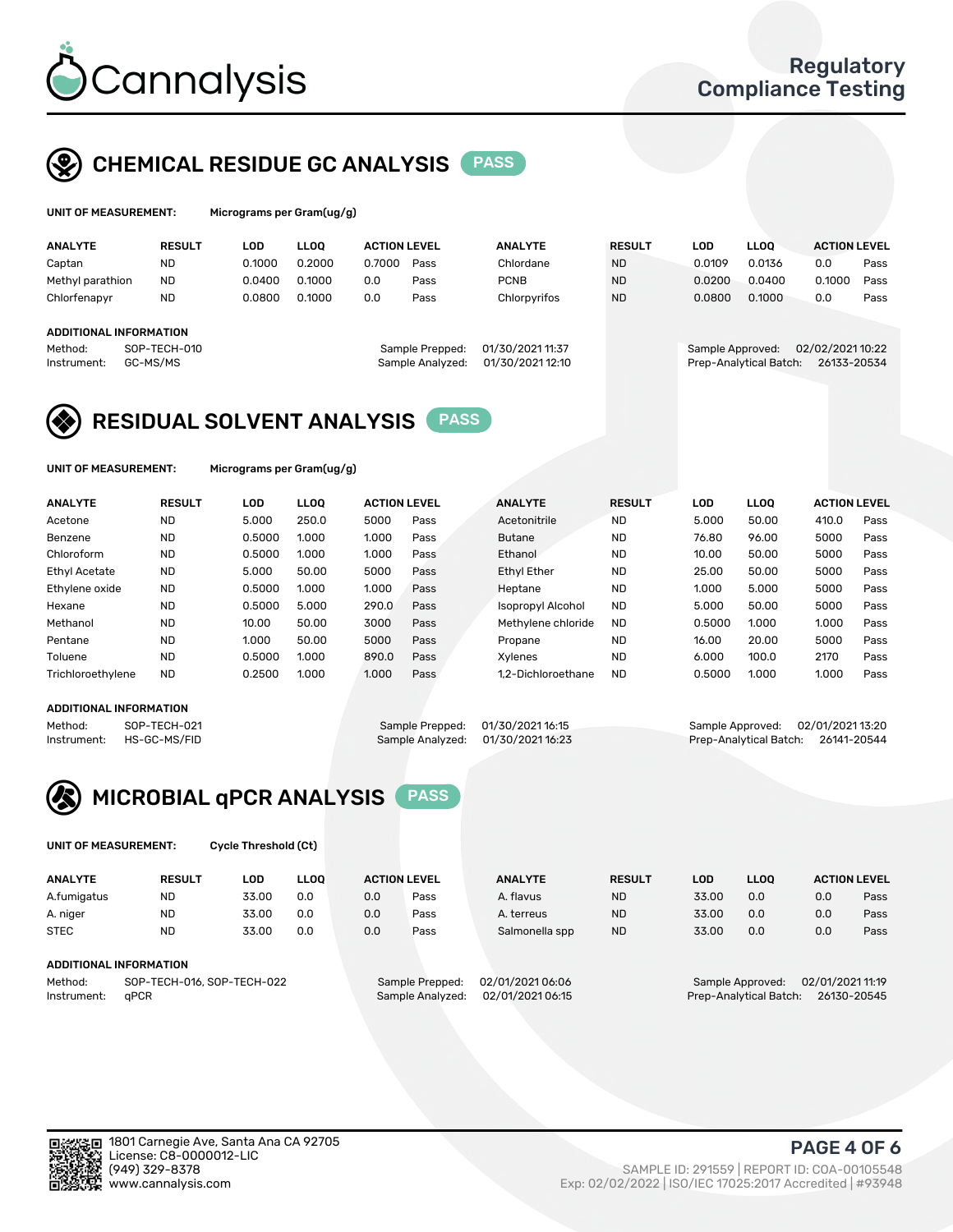



| UNIT OF MEASUREMENT:   |                            | Micrograms per Gram(ug/g) |             |                     |                                     |                                      |               |                  |                        |                                 |      |
|------------------------|----------------------------|---------------------------|-------------|---------------------|-------------------------------------|--------------------------------------|---------------|------------------|------------------------|---------------------------------|------|
| <b>ANALYTE</b>         | <b>RESULT</b>              | <b>LOD</b>                | <b>LLOO</b> | <b>ACTION LEVEL</b> |                                     | <b>ANALYTE</b>                       | <b>RESULT</b> | <b>LOD</b>       | <b>LLOO</b>            | <b>ACTION LEVEL</b>             |      |
| Arsenic                | <b>ND</b>                  | 0.0200                    | 0.0500      | 0.2000              | Pass                                | Cadmium                              | <b>ND</b>     | 0.0050           | 0.0500                 | 0.2000                          | Pass |
| Lead                   | <b>ND</b>                  | 0.0100                    | 0.0500      | 0.5000              | Pass                                | Mercury                              | <b>ND</b>     | 0.0030           | 0.0500                 | 0.1000                          | Pass |
|                        | ADDITIONAL INFORMATION     |                           |             |                     |                                     |                                      |               |                  |                        |                                 |      |
| Method:<br>Instrument: | SOP-TECH-013<br>ICP-MS     |                           |             |                     | Sample Prepped:<br>Sample Analyzed: | 02/01/2021 11:43<br>02/01/2021 11:50 |               | Sample Approved: | Prep-Analytical Batch: | 02/01/2021 20:45<br>26144-20554 |      |
| (*)                    | <b>MYCOTOXINS ANALYSIS</b> |                           |             | <b>PASS</b>         |                                     |                                      |               |                  |                        |                                 |      |



UNIT OF MEASUREMENT: Micrograms per Kilogram(ug/kg)

| <b>ANALYTE</b>                  | <b>RESULT</b> | LOD   | <b>LLOO</b> | <b>ACTION LEVEL</b> |      | <b>ANALYTE</b> | <b>RESULT</b> | LOD   | <b>LLOO</b> | <b>ACTION LEVEL</b> |      |
|---------------------------------|---------------|-------|-------------|---------------------|------|----------------|---------------|-------|-------------|---------------------|------|
| Aflatoxin B1                    | <b>ND</b>     | 1.000 | 2.000       |                     | N/A  | Aflatoxin B2   | <b>ND</b>     | 2.000 | 5.000       |                     | N/A  |
| Aflatoxin G1                    | <b>ND</b>     | 2.000 | 5.000       |                     | N/A  | Aflatoxin G2   | <b>ND</b>     | 2.000 | 5.000       |                     | N/A  |
| Total Aflatoxins                | <b>ND</b>     | 10.00 | 14.00       | 20.00               | Pass | Ochratoxin A   | <b>ND</b>     | 1.000 | 2.000       | 20.00               | Pass |
|                                 |               |       |             |                     |      |                |               |       |             |                     |      |
| 1.5.5171.011.111.07.011.071.011 |               |       |             |                     |      |                |               |       |             |                     |      |

### ADDITIONAL INFORMATION

Method: SOP-TECH-020 Sample Prepped: 01/30/2021 12:47 Sample Approved: 02/01/2021 11:17 Instrument: LC-MS/MS Sample Analyzed: 01/30/2021 13:47 Prep-Analytical Batch: 26139-20541



|  | UNIT OF MEASUREMENT: |  |
|--|----------------------|--|
|  |                      |  |

Filth and Foreign Matter (%, #/3g)

| <b>ANALYTE</b>                                              | <b>RESULT</b> | LOD | <b>LLOO</b>                                                                 | <b>ACTION LEVEL</b> |      | <b>ANALYTE</b>                                                               | <b>RESULT</b> | LOD | LLOO | <b>ACTION LEVEL</b> |      |
|-------------------------------------------------------------|---------------|-----|-----------------------------------------------------------------------------|---------------------|------|------------------------------------------------------------------------------|---------------|-----|------|---------------------|------|
| IF RH ME                                                    | <b>ND</b>     | 0.0 | 0.0                                                                         | 1.000               | Pass | <b>IFM</b>                                                                   | <b>ND</b>     | 0.0 | 0.0  | 25.00               | Pass |
| Mold                                                        | <b>ND</b>     | 0.0 | 0.0                                                                         | 25.00               | Pass | <b>SSCD</b>                                                                  | <b>ND</b>     | 0.0 | 0.0  | 25.00               | Pass |
| ADDITIONAL INFORMATION                                      |               |     |                                                                             |                     |      |                                                                              |               |     |      |                     |      |
| Method:<br>SOP-TECH-009<br>Instrument:<br>Visual Inspection |               |     | 01/30/2021 11:24<br>Sample Prepped:<br>01/30/2021 11:24<br>Sample Analyzed: |                     |      | 01/30/202111:28<br>Sample Approved:<br>Prep-Analytical Batch:<br>26134-20530 |               |     |      |                     |      |



PAGE 5 OF 6